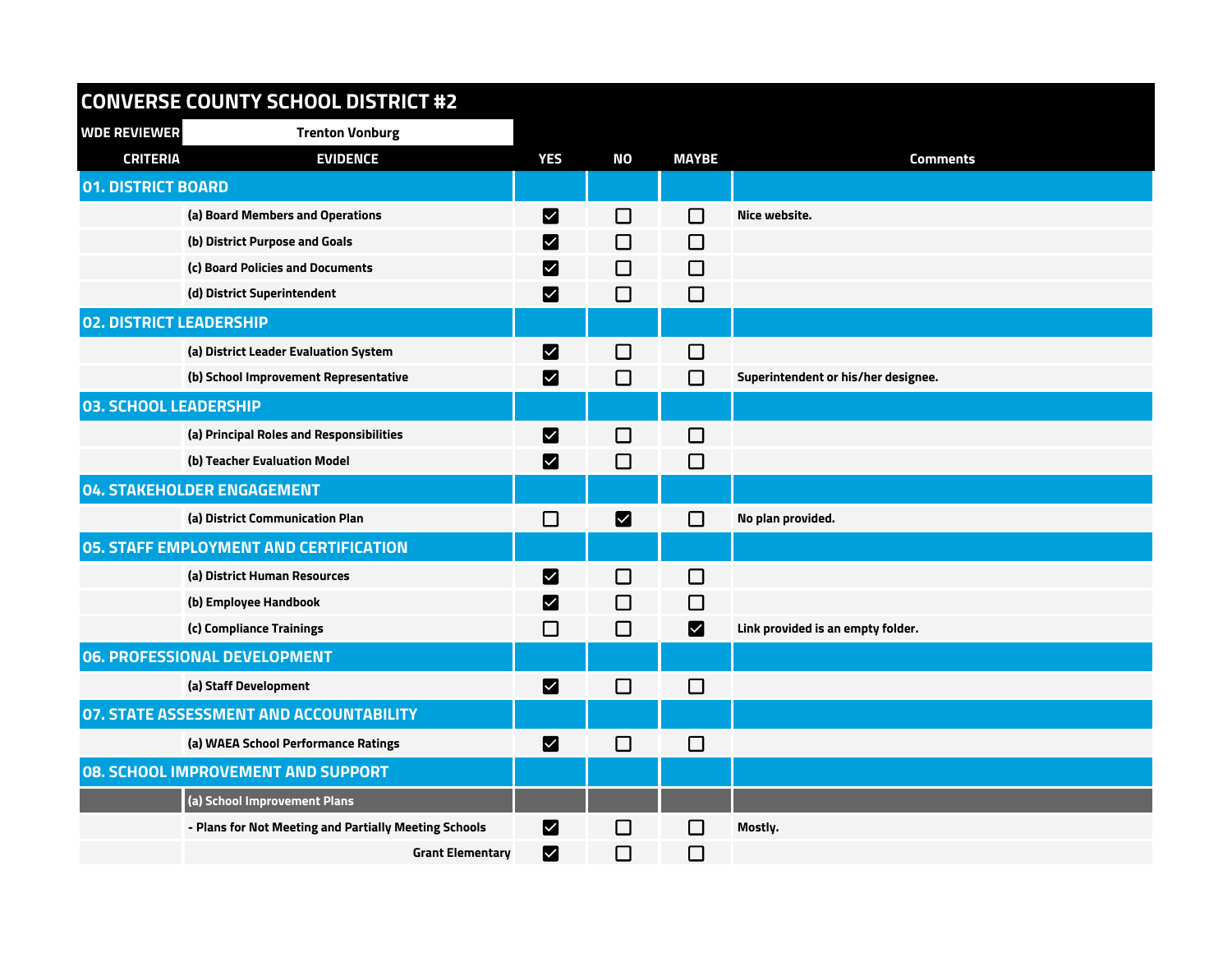|                               | <b>Glenrock Middle School (5-6)</b>             | $\vert\mathbf{v}\vert$ | □                     | $\Box$ | No Glenrock MS sent, Boxelder sent instead.                             |
|-------------------------------|-------------------------------------------------|------------------------|-----------------------|--------|-------------------------------------------------------------------------|
|                               | Glenrock Intermediate/Middle School (7-8)       | M                      | □                     | $\Box$ |                                                                         |
|                               | - Plan Goals Reflect WAEA Data                  | Z                      | LΙ                    | $\Box$ |                                                                         |
|                               | - Strategies are Consistent with Goal           | M                      | □                     | $\Box$ | Of the plans observed - yes.                                            |
|                               | - Plans are Publicly Available through Internet | $\bm{\triangledown}$   | □                     | $\Box$ |                                                                         |
|                               | 09. PROGRAMS, STANDARDS, AND CURRICULUM         |                        |                       |        |                                                                         |
|                               | (a) Education Programs                          | M                      | □                     | $\Box$ |                                                                         |
|                               | (b) Literacy Program Description                | M                      | П                     | $\Box$ | As communicated in the Language Arts Curriculum.                        |
|                               | (c) Math Program Description                    | M                      | ΙI                    | $\Box$ |                                                                         |
|                               | (d) College and Career Guidance                 | M                      | ⊓                     | $\Box$ |                                                                         |
|                               | <b>10. DISTRICT ASSESSMENT SYSTEM</b>           |                        |                       |        |                                                                         |
|                               | (a) Assessment System                           | M                      | □                     | $\sim$ | Yes but not all files will open.                                        |
|                               | <b>11. INSTRUCTIONAL METHODS</b>                |                        |                       |        |                                                                         |
|                               | (a) District Instructional Framework            | $\vert\mathbf{v}\vert$ | $\Box$                | П      | Not all files will open.                                                |
| <b>12. LEARNING SUPPORTS</b>  |                                                 |                        |                       |        |                                                                         |
|                               | (a) Multi-Tiered Supports                       | □                      | M                     | □      | No information listed.                                                  |
|                               | (b) District Reading Plan                       | M                      | П                     | $\Box$ |                                                                         |
|                               | (c) District Special Education                  | M                      | ΙI                    | $\Box$ |                                                                         |
|                               | (d) Gifted and Talented                         | M                      | ΙI                    | □      | Limited-there is no specific program for GT students until high school. |
|                               | (e) English Learner Plan                        | M                      | $\Box$                | $\Box$ |                                                                         |
|                               | <b>13. AT-RISK AND DROPOUT PREVENTION</b>       |                        |                       |        |                                                                         |
|                               | (a) District Dropout Prevention                 | $\Box$                 | M                     | П      | <b>No information listed.</b>                                           |
|                               | 14. SCHOOL CULTURE, CLIMATE, AND SAFETY         |                        |                       |        |                                                                         |
|                               | (a) School Culture and Climate                  | $\Box$                 | M                     | $\Box$ | No information listed.                                                  |
|                               | (b) School Safety                               | □                      | $\blacktriangleright$ | П      | No information listed.                                                  |
| <b>15. STUDENT ACTIVITIES</b> |                                                 |                        |                       |        |                                                                         |
|                               | (a) District Activities                         | $\blacktriangleright$  | $\Box$                | $\Box$ |                                                                         |
|                               |                                                 |                        |                       |        |                                                                         |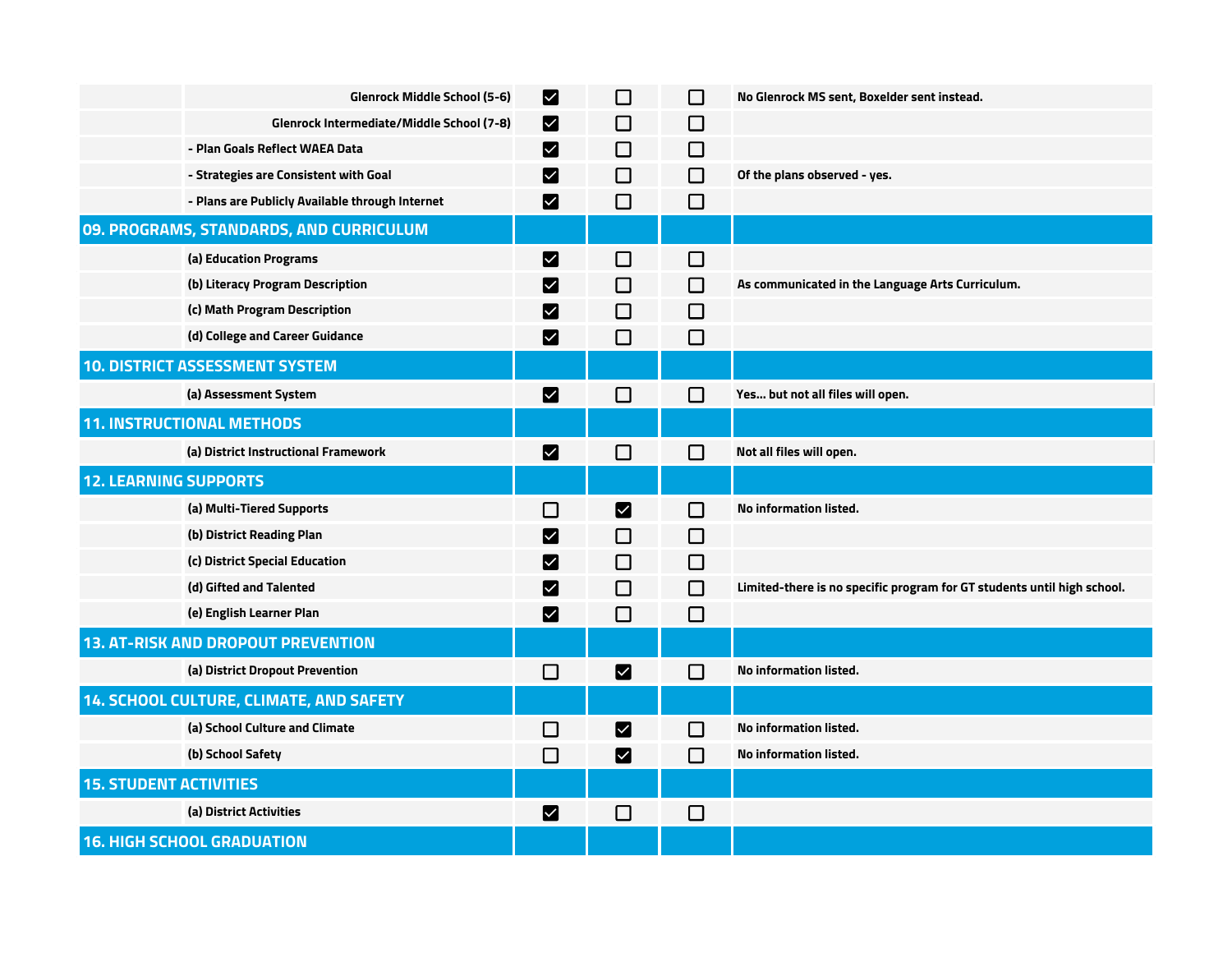|                              | (a) District Graduation Requirements                    | M                    | $\Box$ | $\Box$       |                        |
|------------------------------|---------------------------------------------------------|----------------------|--------|--------------|------------------------|
|                              | <b>17. TECHNOLOGY AND MEDIA</b>                         |                      |        |              |                        |
|                              | (a) District Technology                                 | M                    | $\Box$ | $\Box$       |                        |
|                              | (b) District Library and Media                          | M                    | $\Box$ | $\Box$       |                        |
| <b>18. VIRTUAL EDUCATION</b> |                                                         |                      |        |              |                        |
|                              | (a) District Virtual Education (if offered)             | $\Box$               | $\Box$ | $\Box$       | <b>NA</b>              |
|                              | <b>19. BUILDINGS AND FACILITIES</b>                     |                      |        |              |                        |
|                              | (a) District Facilities                                 | M                    | $\Box$ | $\Box$       |                        |
| <b>20. STUDENT HEALTH</b>    |                                                         |                      |        |              |                        |
|                              | (a) District Student Health                             | M                    | $\Box$ | $\Box$       |                        |
|                              | <b>21. CALENDARS AND SCHEDULES</b>                      |                      |        |              |                        |
|                              | (a) District Calendar                                   | $\blacktriangledown$ | $\Box$ | $\Box$       |                        |
| <b>22. TRANSPORTATION</b>    |                                                         |                      |        |              |                        |
|                              | (a) District Transportation                             | M                    | $\Box$ | $\Box$       |                        |
| 23. FOOD SERVICES            |                                                         |                      |        |              |                        |
|                              | (a) District Nutrition                                  | M                    | $\Box$ | $\Box$       |                        |
| <b>24. FINANCE AND DATA</b>  |                                                         |                      |        |              |                        |
|                              | (a) District Finance and Data                           | M                    | $\Box$ | $\Box$       |                        |
|                              | <b>25. STUDENT INFORMATION</b>                          |                      |        |              |                        |
|                              | (a) Student Data Privacy                                | $\Box$               | M      | $\Box$       | No information listed. |
|                              |                                                         | 39                   | 6      | $\mathbf{1}$ |                        |
|                              | <b>SUMMARY OF EVIDENCE REVIEW (% YES)</b>               | 84.78%               |        |              | No Concerns            |
|                              | <b>Approved School Improvement Plans</b>                |                      |        |              | Yes                    |
|                              | <b>Approved District Assessment System</b>              |                      |        |              | Yes                    |
|                              | <b>ASSURANCES/ATTESTATION COMPLETED</b>                 |                      |        |              | Yes                    |
|                              | <b>RESULTS OF ANNUAL WDE INTERNAL VERIFICATION:</b>     |                      |        |              | No Concerns            |
|                              | <b>REVIEW OF STAFFING CERTIFICATION AND ASSIGNMENTS</b> |                      |        |              | No Concerns            |